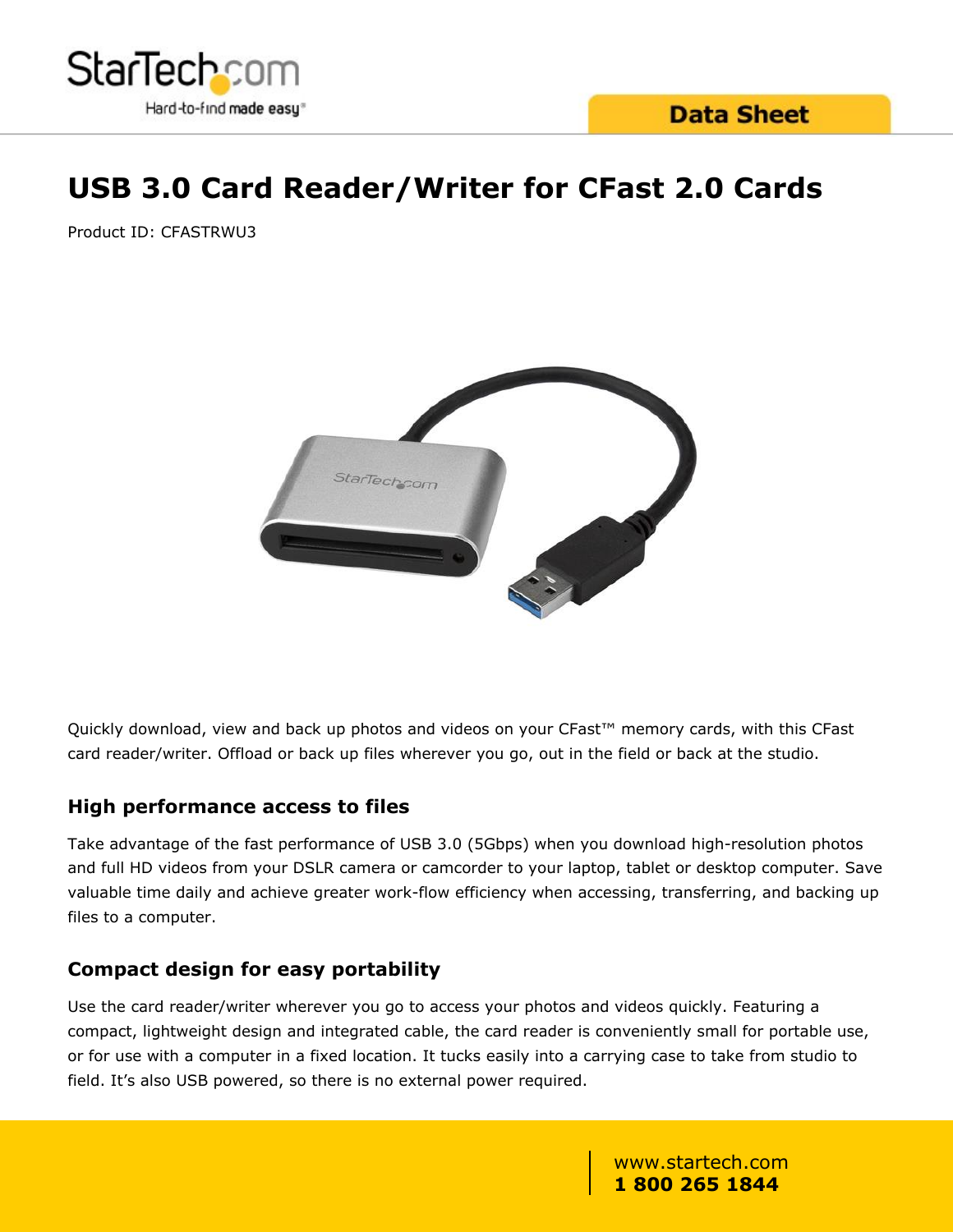

The card reader/writer features durable, solid construction to withstand the rigors of travel. The built-in cable means one less thing to remember to carry along.

#### **Easy access to CFast storage**

Ideal for photographers and videographers, the card reader/writer is designed for ease of use, with plugand-play functionality for CFast 2.0 memory cards to save time daily and work more efficiently. To enhance your productivity, access many CFast 2.0 or 1.0 cards simultaneously through the use of multiple adapter cables.

Setting up is easy. The CFast card reader/writer requires no additional drivers or software, and is compatible with most operating systems including Windows, Mac and Linux.

The CFASTRWU3 is backed by a StarTech.com 2-year warranty and free lifetime technical support.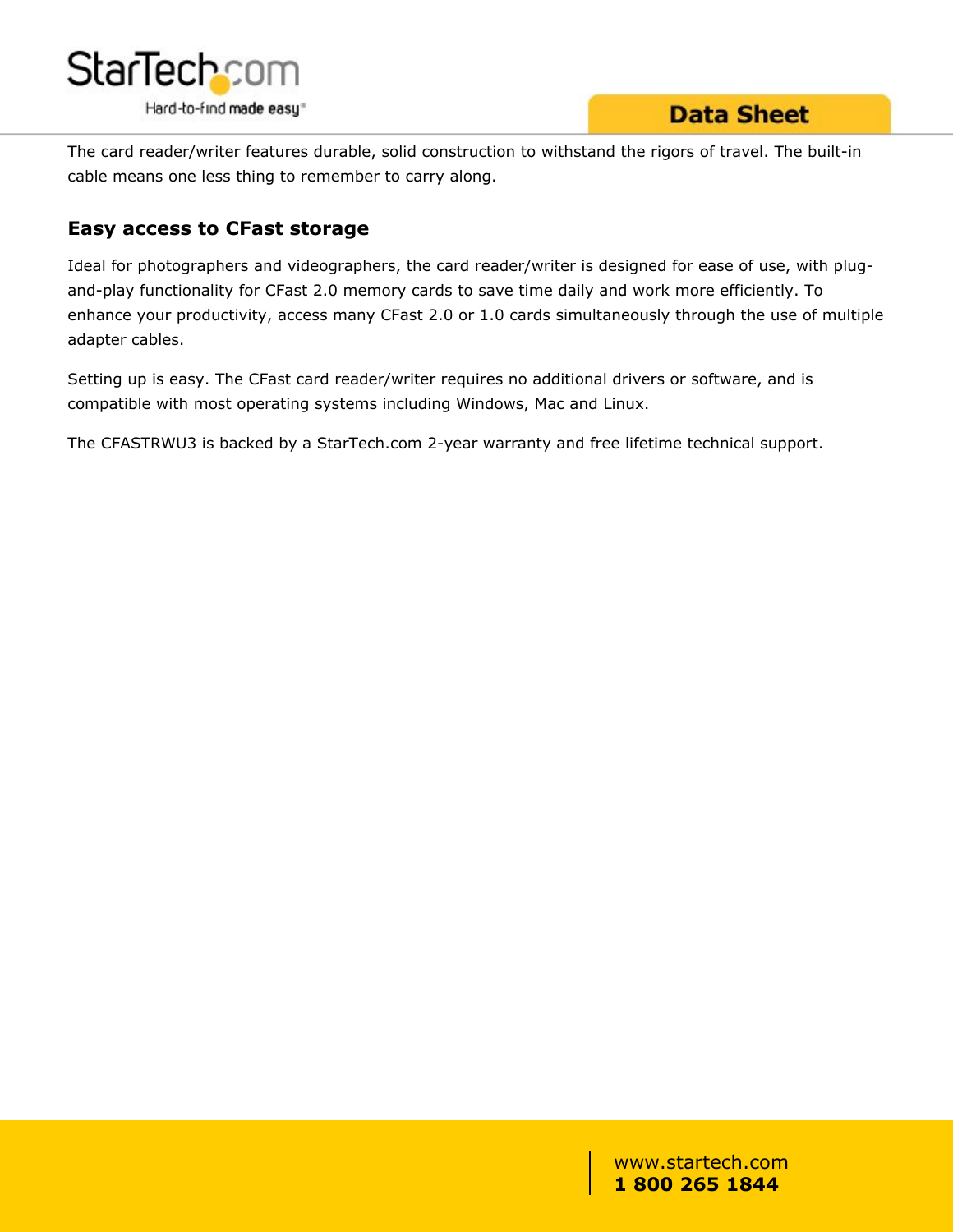

### **Data Sheet**

#### **Certifications, Reports and Compatibility**









#### **Applications**

- Download and back up high-resolution photos and full HD videos from your DSLR or video camera to your laptop, tablet or desktop computer
- Ideal for creative professionals, including photographers and videographers

#### **Features**

- Quickly download and back up photos and video from your CFast 2.0 cards to your device, with data transfer speeds up to 5Gbps over USB 3.0 (USB 3.1 Gen 1)
- Easy portability with compact, light-weight design and integrated cable that the contract of the contract of the contract of the contract of the contract of the contract of the
- Card reader/writer supports CFast 2.0 and 1.0 memory cards
- Hot-swap and plug-and-play
- No additional software or accessories required
- Access multiple CFast 2.0 memory cards simultaneously through the use of multiple adapter cables
- Backward compatible with USB 2.0, 1.x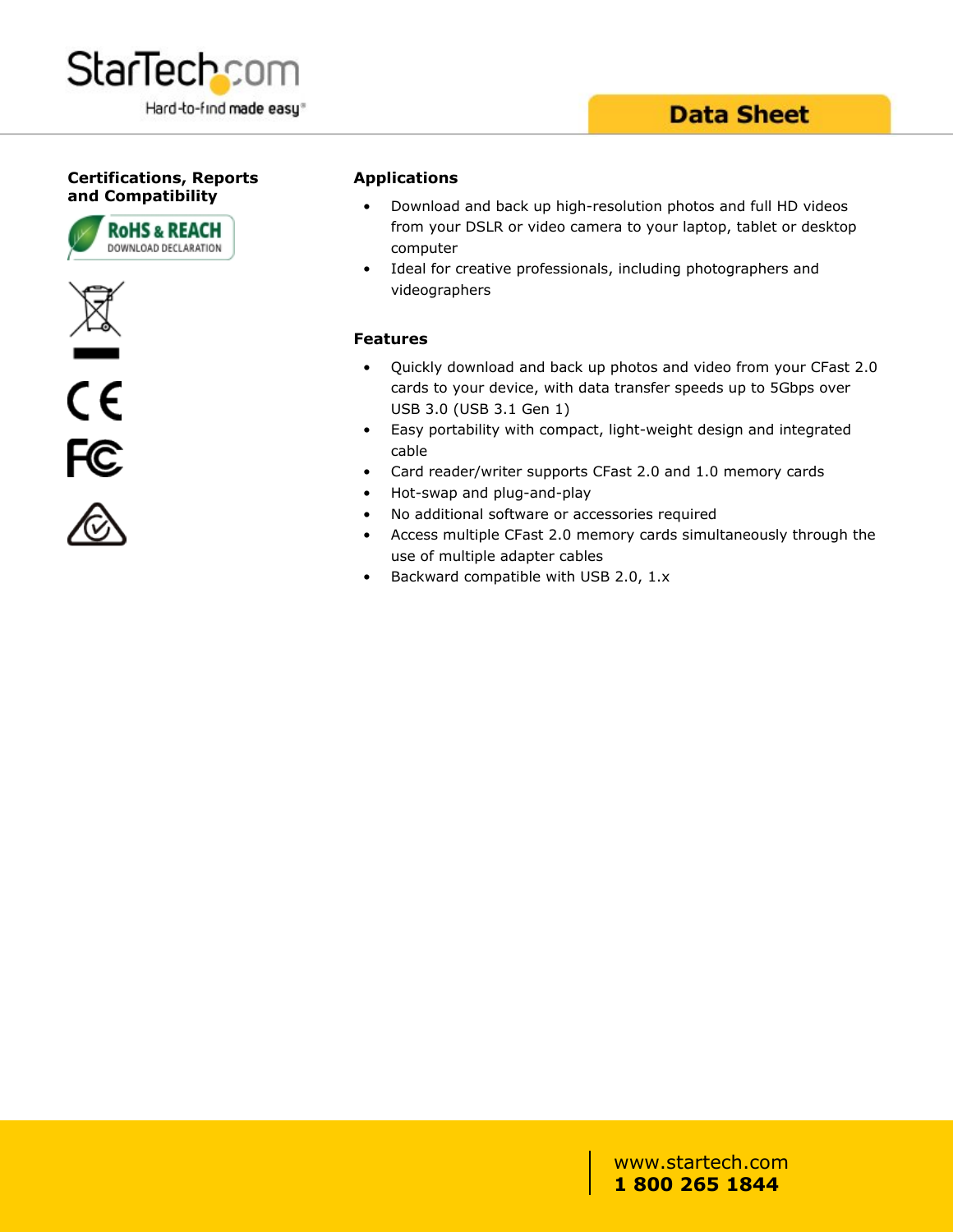

Hard-to-find made easy<sup>®</sup>

## **Data Sheet**

|                                           | Warranty                     | 2 Years                                                      |
|-------------------------------------------|------------------------------|--------------------------------------------------------------|
| <b>Hardware</b>                           | Bus Type                     | <b>USB 3.0</b>                                               |
|                                           | Chipset ID                   | ASMedia - ASM1153E                                           |
|                                           | Compatible Drive Types       | CFast 2.0, 1.0                                               |
|                                           | Interface                    | <b>USB 3.0</b>                                               |
|                                           | Number of Drives             | $\mathbf{1}$                                                 |
| Performance                               | 4Kn Support                  | Yes                                                          |
|                                           | Hot Swap Capability          | Yes                                                          |
|                                           | Maximum Data Transfer Rate   | 5 Gbps                                                       |
|                                           | Memory Media Type            | CFast 2.0 / 1.0                                              |
|                                           | Type and Rate                | USB 3.0 - 5 Gbit/s                                           |
|                                           |                              | CFast 2.0 (6 Gbps)                                           |
|                                           | <b>UASP Support</b>          | Yes                                                          |
| Connector(s)                              | <b>Drive Connectors</b>      | 1 - CFast Data & Power Combo (7+17 pin)                      |
|                                           | <b>Host Connectors</b>       | 1 - USB 3.1 USB Type-A (9 pin, Gen 1, 5 Gbps)                |
| <b>Software</b>                           | OS Compatibility             | OS independent; No software or drivers required              |
| <b>Indicators</b>                         | <b>LED Indicators</b>        | 1 - Power & Activity (Solid for Link; Flashing for Activity) |
| <b>Power</b>                              | Power Source                 | USB-Powered                                                  |
| <b>Environmental</b>                      | Humidity                     | 40%-50%RH                                                    |
|                                           | <b>Operating Temperature</b> | 0°C to 70°C (32°F to 158°F)                                  |
|                                           | Storage Temperature          | -10°C to 55°C (14°F to 131°F)                                |
| <b>Physical</b><br><b>Characteristics</b> | Color                        | Silver                                                       |
|                                           | Enclosure Type               | Aluminum                                                     |
|                                           | Product Height               | 0.6 in [1.5 cm]                                              |
|                                           | Product Length               | 9.7 in [24.6 cm]                                             |
|                                           | Product Width                | 2.3 in [58 mm]                                               |
|                                           | Weight of Product            | 1.3 oz [37.3 g]                                              |
| Packaging<br><b>Information</b>           | Package Height               | 1.2 in [30 mm]                                               |
|                                           | Package Length               | 8.7 in [22 cm]                                               |
|                                           | Package Width                | 7.8 in [19.8 cm]                                             |
|                                           |                              |                                                              |